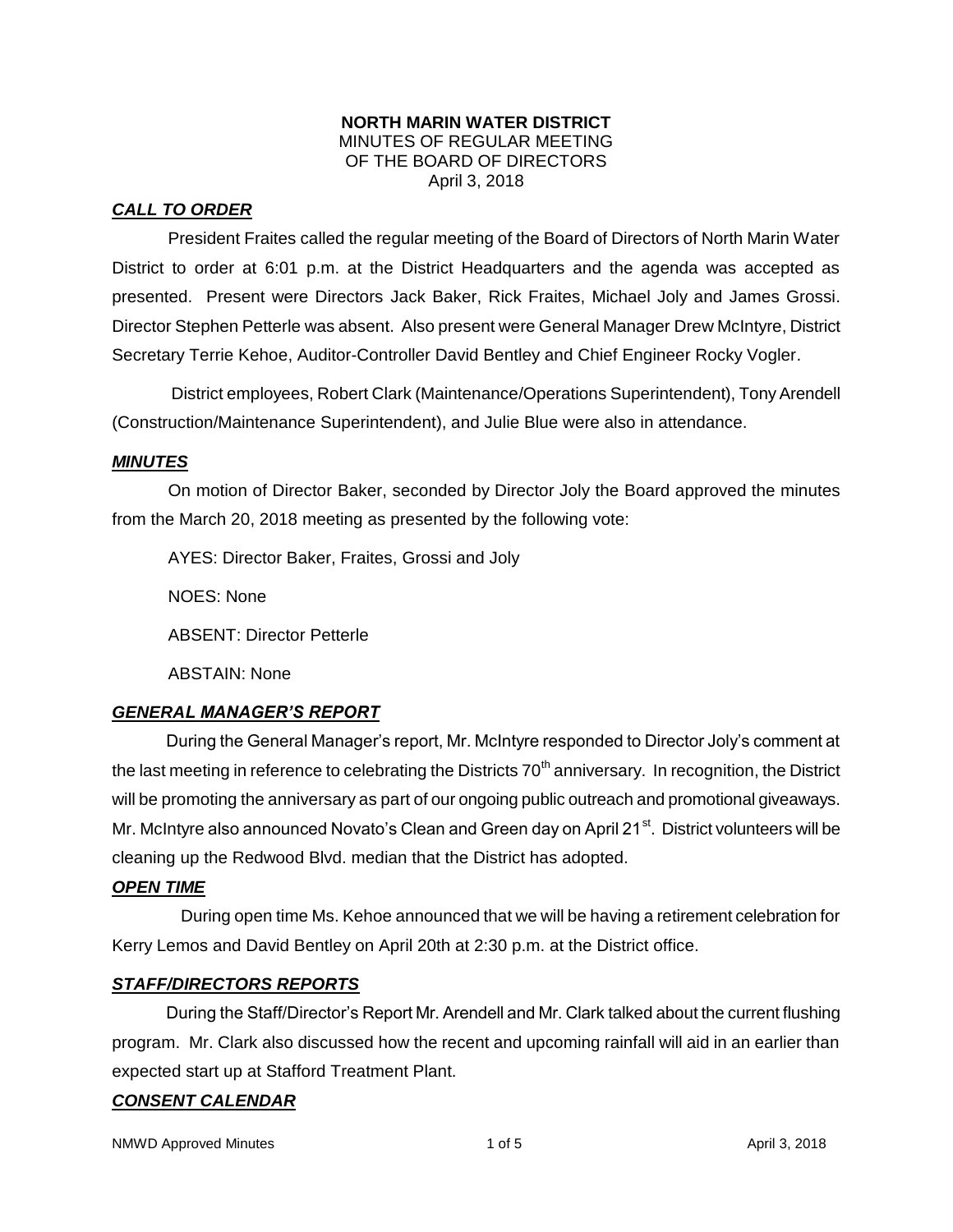Director Fraites stated that he will abstain from Consent Item #5 and Action Item #7 and will be temporarily leaving the Board room when these items are discussed.

# *ITEM #5: FURNISHING AND DELIVERY OF STEEL PIPE OR RIDGE ROAD PIPELINE REPLACEMENT*

On the motion of Director Joly, and seconded by Director Grossi the Board approved the furnishing and delivery of steel pipe for the Ridge Road Pipeline Replacement Project in the amount of \$67,320 by the following vote:

AYES: Director Baker, Grossi, and Joly

NOES: None

ABSENT: Director Petterle

ABSTAIN: Director Fraites

# *ITEM #6: MULTI AGENCY LETTER SUPPORTING CHANGES TO THE MARIN LOCAL COASTAL PROGRAM AMENDMENT*

On the motion of Director Baker, and seconded by Director Joly the Board approved a multiagency letter supporting a streamlined permitting process for coastal water agencies as part of changes to the Marin Local Coastal Program by the following vote**:**

AYES: Director Baker, Fraites, Grossi, and Joly

NOES: None

ABSENT: Director Petterle

ABSTAIN: None

# *ACTION CALENDAR*

# *RIDGE ROAD PIPELINE REPLACEMENT PROJECT-AWARD CONSTUCTION CONTRACT TO W.R. FORDE ASSOCIATES, INC.*

Mr. Vogler summarized the history of the project to date and stated that the existing 6 inch pipeline in Ridge Road has reached the end of its useful life and 1,400 feet of pipeline will be replaced with 8 inch welded steel pipe. Two bids were received for the project with the lowest responsive bid provided by W.R. Forde, Inc.

On the motion of Director Baker, and seconded by Director Grossi the Board approved the Ridge Road Pipeline Replacement Project Award Construction Contract to WR Forde Associates, Inc. in the amount of \$464,500 by the following vote:

AYES: Director Baker, Grossi, and Joly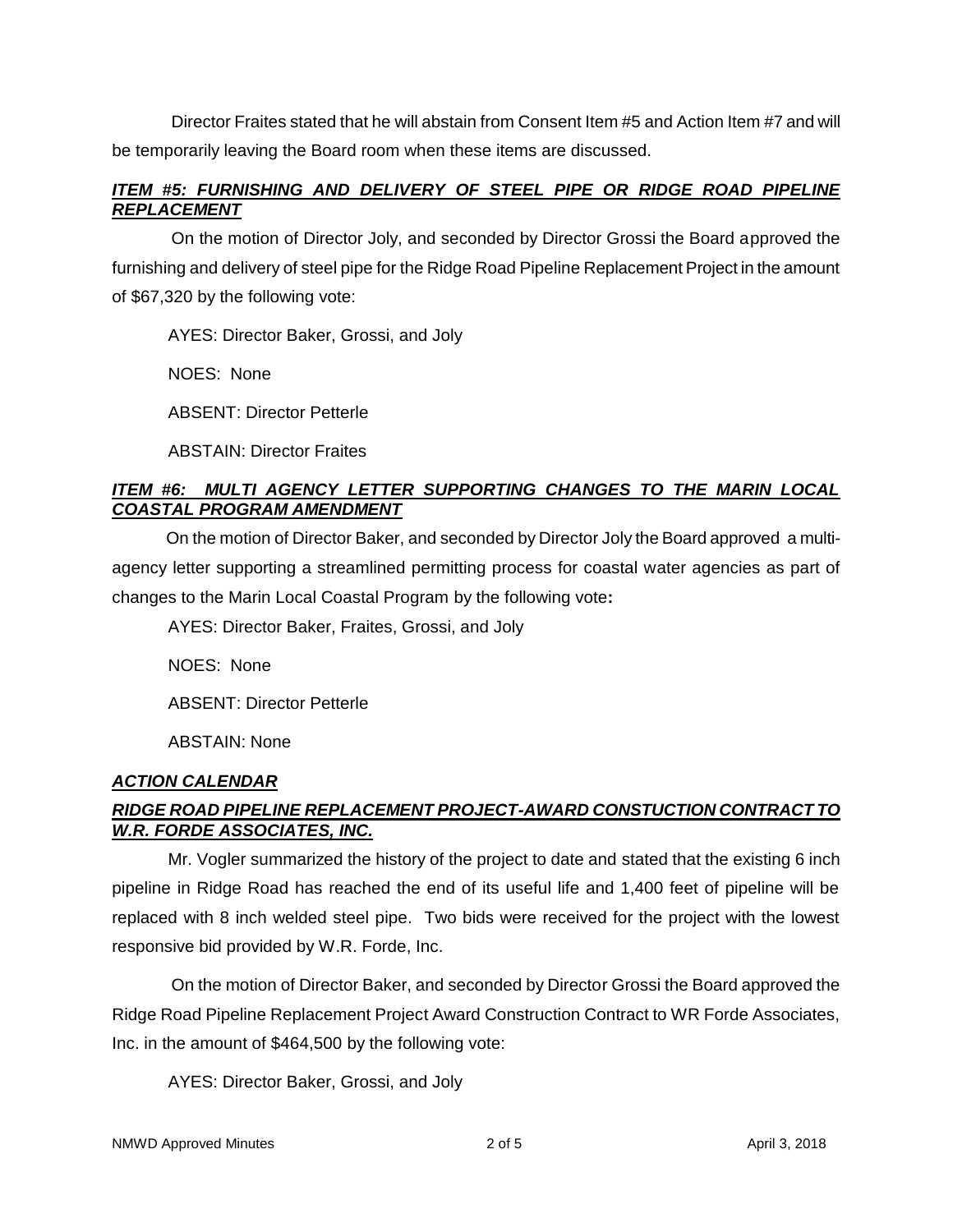NOES: None

ABSENT: Director Petterle

ABSTAIN: Director Fraites

# *RETIREE MEDICAL LIABILTY UPDATED ACTUARIAL VALUATION*

Mr. Bentley provided a summary on the updated actuarial valuation of its retiree health care liability prepared in accordance with GASB Standard 75. The actuarial report addresses the requirement for the District to value and disclose its retiree health care liability in its financial statement and to update the calculation every two years. He stated that due the District's Retiree Medical Reserve Fund grew by \$488,114 due primarily to lower health care premium hikes than what had been projected. With this good news the District's cash reserve designated to fund this obligation now stands at 119% and it is recommended the District consider moving a portion of the \$4 million reserve into an irrevocable trust.

On the motion of Director Baker, and seconded by Director Grossi the Board approved to accept the Updated Retiree Medical Liability Actuarial Report by the following vote:

AYES: Director Baker, Fraites, Grossi, and Joly

NOES: None

ABSENT: Director Petterle

ABSTAIN: None

On the motion of Director Baker, and seconded by Director Grossi the Board approved to direct staff to investigate establishing an irrevocable trust account to fund the District's retiree medical cost obligations by the following vote:

AYES: Director Baker, Fraites, Grossi, and Joly

NOES: None

ABSENT: Director Petterle

ABSTAIN: None

# *INFORMATION ITEMS*

# *TECHNICAL ADVISORY MEETING –March 5, 2018*

Mr. McIntyre discussed the \$8.9 Billion November Water Bond Initiative, the FY19 SCWA Water Transmission System Budget and the Sonoma-Marin Saving Water Partnership First Amended Memorandum of Understanding.

NMWD Approved Minutes and the state of 3 of 5 April 3, 2018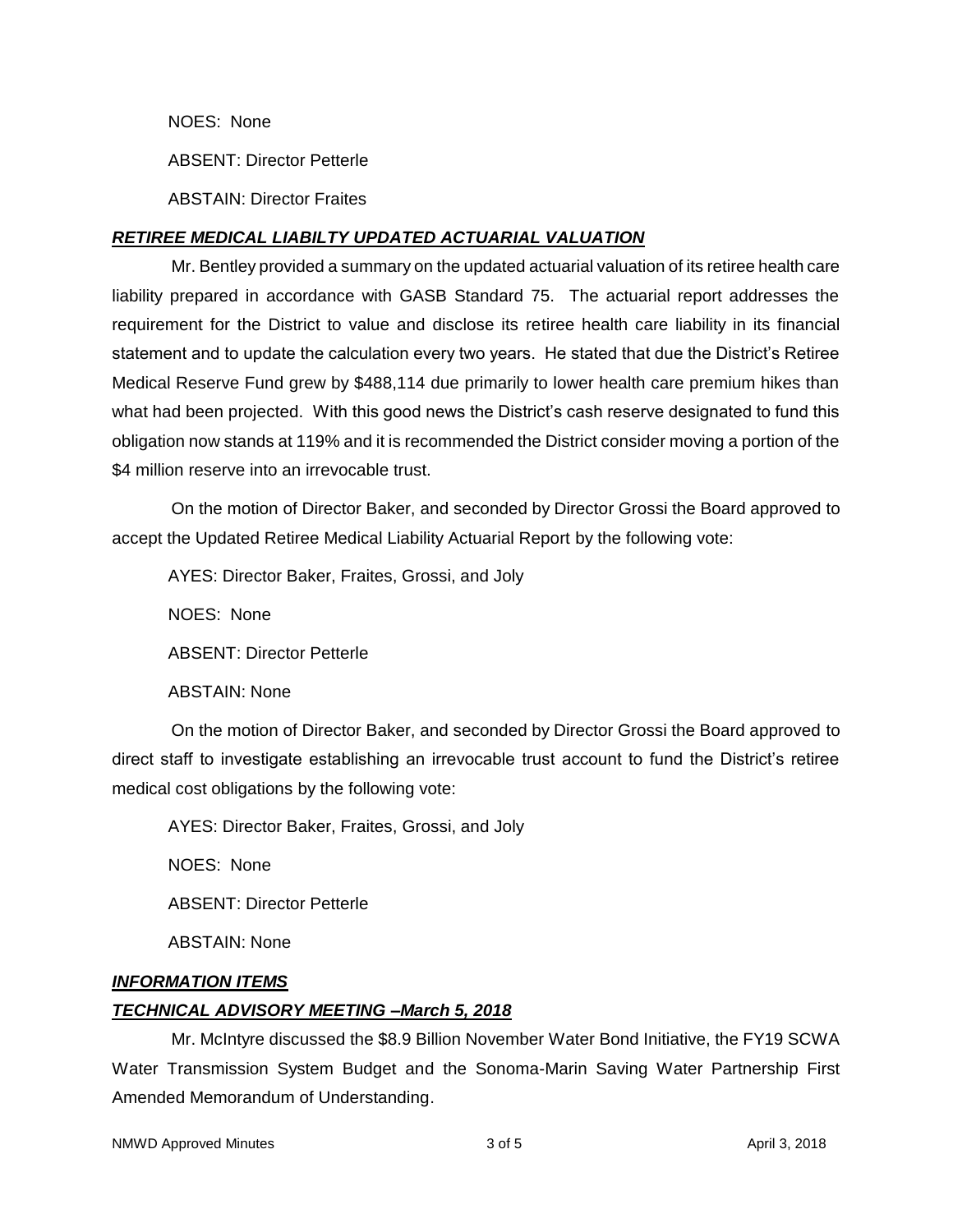# *HYDRANT DAMAGE HISTORY*

Mr. Bentley reported on the Hydrant Damage History which resulted in an average annual unreimbursed expense of \$1,756, with a 91% recovery rate of the repair cost primarily through claims against the driver's insurance. Hit and run accidents or uninsured drives account for the uncollected costs.

### *NORTHBAY WATER WORKSHOP #3- March 26, 2018*

Mr. McIntyre discussed the NorthBay Water Workshop which was attended by Director Baker, Mr. McIntyre and Mr. Vogler. The workshop focused on several topics, including: building the organization, regional initiatives, State and Federal Policy and preliminary task for the North Bay Drought Contingency Plan. At the end of the five workshops it will be decided if there is enough interest to continue with the NorthBay Water.

### *MISCELLANEOUS*

The Board received the following miscellaneous items: Disbursements-Dated March 22 and March 29, 2018, Final copy of WaterSense support letter, Salinity Notice, Point Reyes Light- March 22, 2018, 2018 Strategic (Long-Range) Plan Development –Status Update, and Disposal of Surplus Equipment.

The Board also received the following news articles: ASCE 2017 Drinking Water Infrastructure Report Card, ACWA News-New Polling Shows 73% of Californians Oppose a Drinking Water Tax, City: Fountaingrove water system needs \$43 million replacement due to contamination after Sonoma County fires, Glen Ghilotti Obituary, and City Finances 'pretty solid'.

### *CLOSED SESSION*

President Fraites adjourned the Board into closed session at 7:04 p.m. in accordance with Government code Section 54956.8 regarding price and terms of potential sale of Surplus Water from Lagunitas Creek by Marin Municipal Water District.

### *OPEN SESSION*

Upon returning to regular session at 7:18 p.m., President Fraites stated that during the closed session the Board had discussed the item and direction was given to staff.

# *ADJOURNMENT*